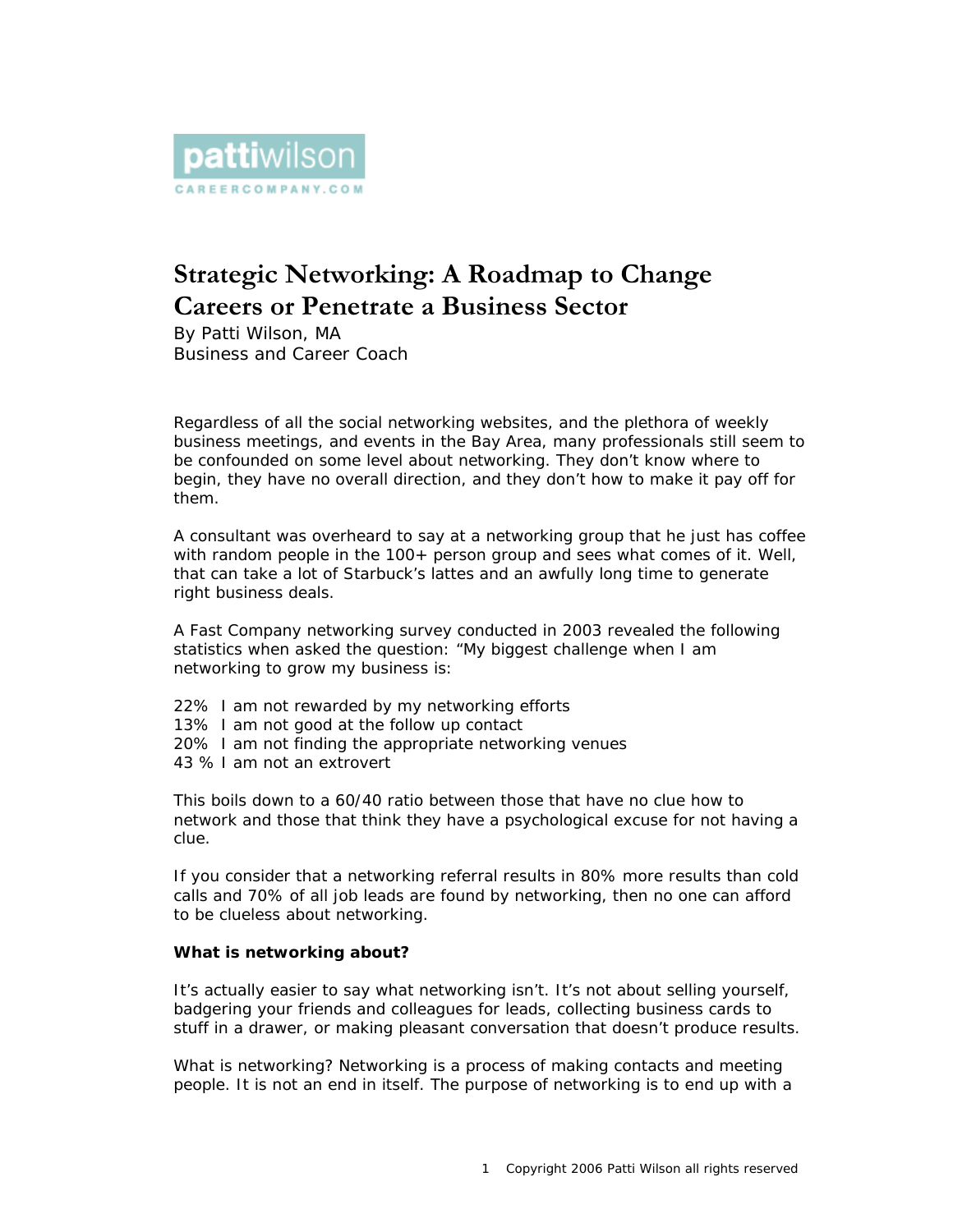network. In the end, you must convert the verb into a noun to be successful. Having a supportive, focused, well-connected *network* will help you achieve your career and business goals, maybe not right away but eventually. You have to approach networking as an ongoing, lifetime proposition in order to maintain your network. Reaching out to people to find a job when you are out of work, or when you need to get more clients, is not networking.. This is called lead generation.

Consider a network like owning a house. You make the down payment and start paying it off in monthly installments. You have no equity built up in the property except for your own down payment as it takes time for the property to appreciate in value. Eventually, you can refinance and draw out money from the appreciated value of the property.

A network is pretty much the same way. You have to make "payments", or feed it, for awhile and wait for the relationships to grow and appreciate with time. You may be doing more for people than they do for you at first. It takes time to build trust, shared interests, and do favors before you can drawn on the accumulated equity value in the relationship.

## *"If you don't know where you are going you are liable to end up somewhere else"*

To build a network, it is really more expeditious to have a goal, identify the people who can help you and create a strategy.

In order to decide on the kind of network to build, you must first decide on your networking goals and objectives (you can have multiple networks). Is this for dating and friendship, career change and job search, funding and investment opportunities, sales and business development or, perhaps, relocation? The kind of people that you pursue to include in your network depends upon your goals. Makes sense, right?

Secondly, when networking and meeting people to add to your network, consider the following key parameters: do they have access to resources you want to use, can they introduce you to people you want to meet, and will they provide the information or data you need to know?

Finally, use a simple focused strategy: network deeply and thoroughly within *one or at the most two* business sectors or industries and use the "six degrees of separation" approach to leverage who you know now to meet people within that sector or industry. For example, if you were focusing on the consumer electronics sector, then you would ask all your current contacts for introductions to *anyone* at any company within that sector. Then you would leverage those new contacts to meet more people within the sector until you arrive at the appropriate people you want to include in your ongoing network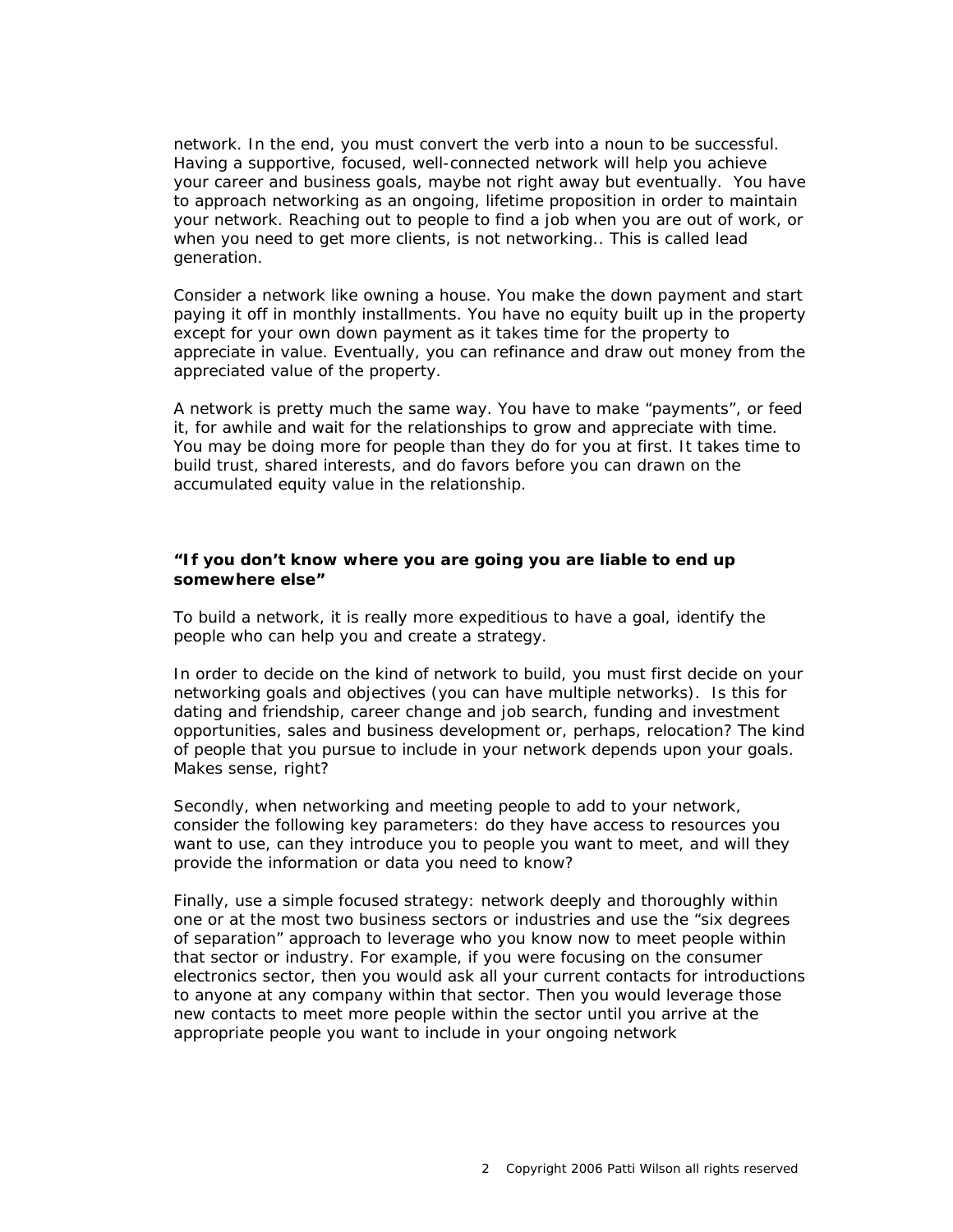This is pretty much the model that Linkedin.com uses for non-paying subscribers to meet people, e.g. leveraging up to 3 degrees of introductions and referrals. In real life where you control the game, you can leverage as many degrees of connections and introductions as you possibly can squeeze out of your network to reach your desired goal.

## *It's all in the execution!*

Now that you have laid the ground-work, and know where you are going, the tactical steps to getting there are fairly straight-forward.

Here is a 7 Step Networking Roadmap that when followed has shown to be remarkable effective reaching goals in much less time random networking. The secret is that it "puts all the wood behind one arrow" or the focus in one sector to magnify the payback in anything you do:

- 1. Generate **Marketing Tools** to promote yourself and/or your services primarily online. These can include a website, a resume blog, a regular blog, professional business cards, email signature, a resume and/or brochure, a portfolio, a biography and/or profile on social networking sites, and a business URL domain name. These should be all crossed marketed, cross connected and linked to each other.
- 2. Develop a **10-60 second Informercial** about yourself. Use it to answer questions such as "What are you looking for?" or "What can I do for you?" This is the first step in introducing yourself and building the relationship with each networking contact.
- 3. Build a **Scalable, Relational Database** to house all your contacts for the rest of your working life. Remember maintaining a network once you have built it is an ongoing process and a good database makes the job really easy to keep in touch and follow. It has to be relational because you want to link or connect the contacts to be able to track all those introductions and referrals you are going to get.
- 4. Perform thorough **Primary Research** about the *one business sector or industry* you have targeted before you go talk to anybody in it. You do not make a good impression if can't demonstrate any savvy or knowledge about the sector including:
	- a. the trends and outlook
	- b. new products or innovations
	- c. main companies and emerging startups
	- d. key investors
	- e. well-know gurus, and leaders
	- f. latest M&A data
	- g. growth rates and profitability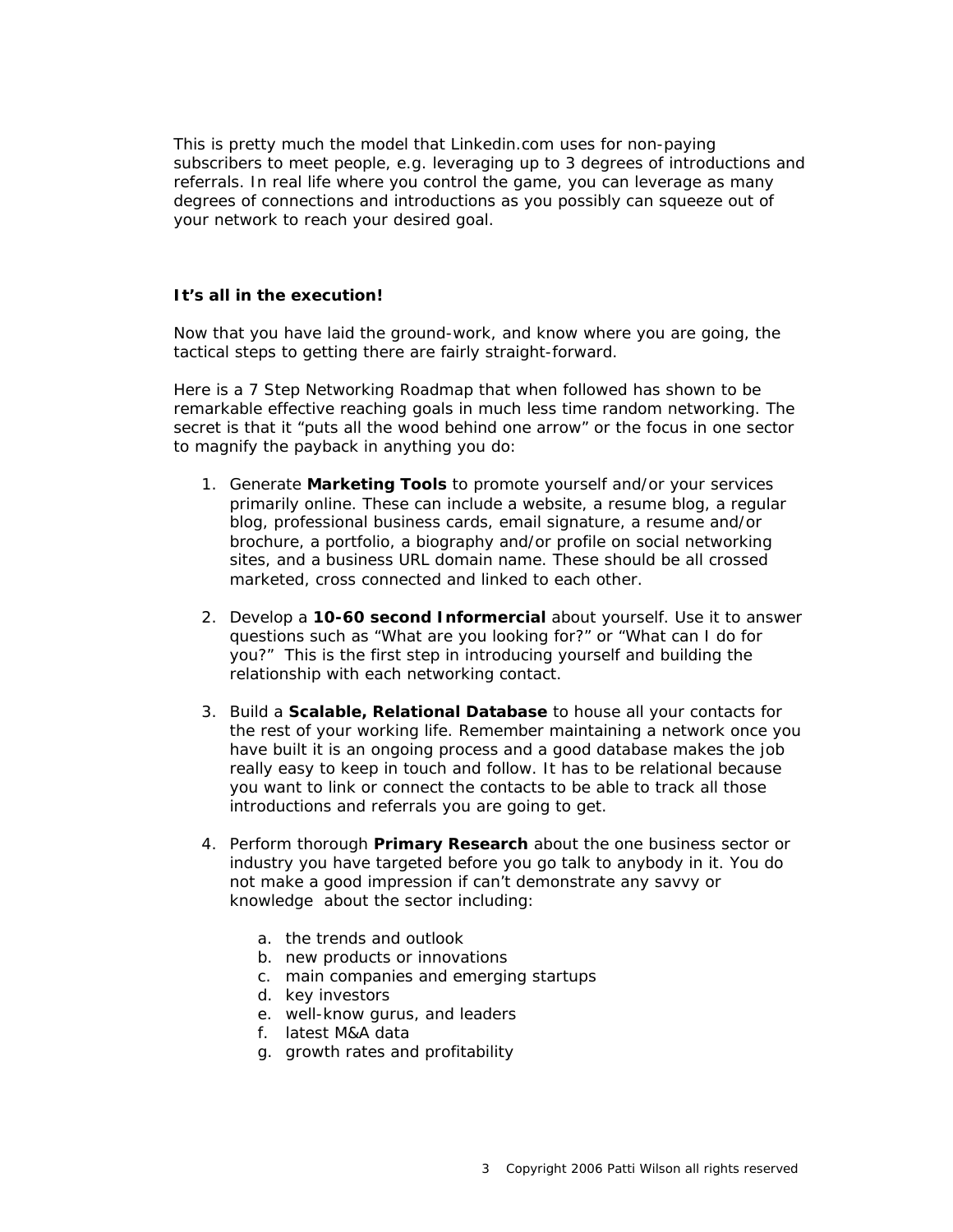Anyways you have to have something to talk shop about. Unless your sole purpose in networking is to learn about a sector, you sound pretty lame if you resort to informational interviewing questions such as "What's your typical day like?" or "Why did you choose this field?" The more knowledgeable your questions, the more competent you sound, and the easier it is to get people to give you more referrals on to their network. Be sure and take notes of their comments because you can quote their opinions when you drop their name to other people as you continue networking.

- 5. **Create a Roadmap** of the sector by identifying the main affinity groups within the sector. This is the key component as the more quickly you can navigate around the business sector or industry the faster your network grows. Every sector or industry with a core number of companies has multiple affinity groups circling around them such as:
	- a. vendors and suppliers
	- b. lenders and analysts
	- c. niche media
	- d. professional associations,
	- e. trade groups and conferences
	- f. consultants
	- g. think tanks and academia
	- h. customers
	- i. partners and affiliates
	- j. distributors and channels

Once you have identified companies or organizations in each affinity group, navigate your way among the groups by leveraging your current contacts for introductions first.

- 6. Continue **Making Contacts** through referrals to professionals within the various affinity groups in the sector. Understandably, this takes figuring out a good initial motive to talk to them so conjuring up a good reason or excuse helps out here. This tends to work best when your reasons are unique to you and your networking goal. Being sincere *and*  knowledgeable seems to work best because once the door is opened with a referral, the questions you ask based on your primary research will cement the continuing impression they have of you and build the relationship.
- 7. Take detailed notes when you **Gather Information, Resources and Leads** as you jump from referral to referral through the different affinity groups of a sector. You will be collecting, hopefully, abundant information beyond your primary research, access to resources you didn't have before, and leads to more contacts. This puts you in the enviable position of being a resource broker.

**Bob Karr, CEO of Linksv.com** (the consummate networking site for high tech Silicon Valley companies), calls this "connecting the dots". When you are able to make introductions among all the new contacts you have made and provide new information or resources to others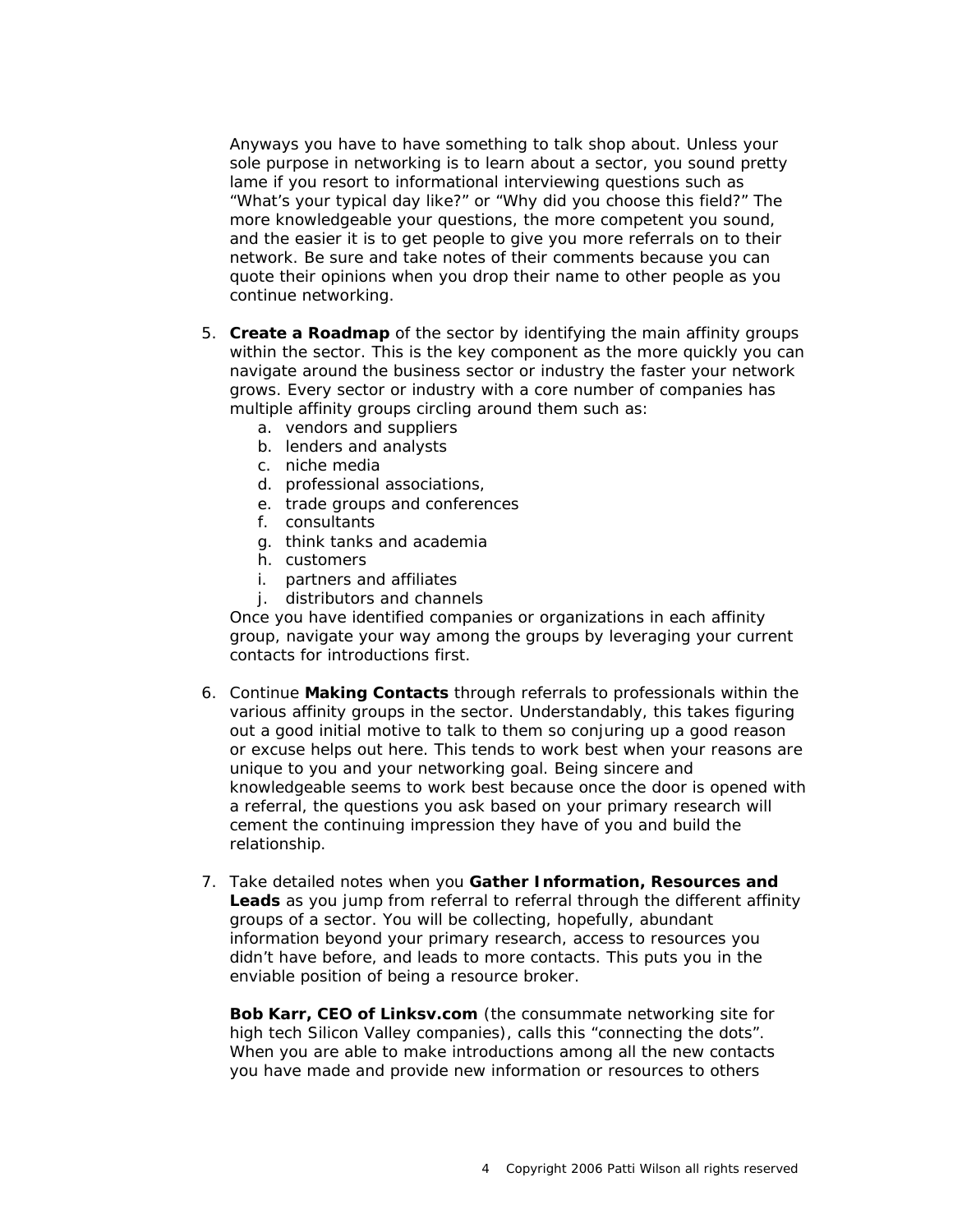along the way, then you are able to cement your relationships and build them into a solid network.

## *Keys to Follow-up*

Following is up where most people drop the ball and it certainly is a complex enough of a process to not easily be covered thoroughly in this article. However there are some basic procedures. You can't stay in touch adequately with more than 20 people so determine your criteria for the top 20 and screen accordingly. Keep in regular monthly or even bi-weekly contact with the top 20 contacts in your network. You can stay in touch with the rest of the network quarterly or even semiannually. Cull the duds periodically. If you find they are not reciprocating your efforts to provide them with resources and leads and they don't initiate any contact back and help back to you, demote them off the top 20 list.

## *"I tried networking last Thursday. It doesn't work."*

A network doesn't happen overnight. It's a long term process requiring a lot of patience and perseverance and work. However, using this strategy and roadmap, even a little bit, should eventually result in a great network of colleagues and contacts that will be ready and willing to support you and your goals. How long it takes depends on your sense of urgency, the passion you have for your goal, and the time you can free up from your day job and personal life to work the steps.

And, acting as a resource broker as you go paves the way for continuous follow-up and staying in touch with your network. As you develop proficiency with the process, you will find that one network leads to another and you will be participating in multiple networks.

# *Good luck!*

If you found this article helpful then I invite you to subscribe to my monthly email newsletter at www.thecareerzine.com . If you are looking to improve your online professional visibility join my free online community, www.wednesdaynetwork.com We will link the URL of your linkedin profile, business website or professional blog to the Wednesday Network blogsite to improve your personal page ranking on Google and Yahoo.

Regards, Patti Wilson www.careercompany.com